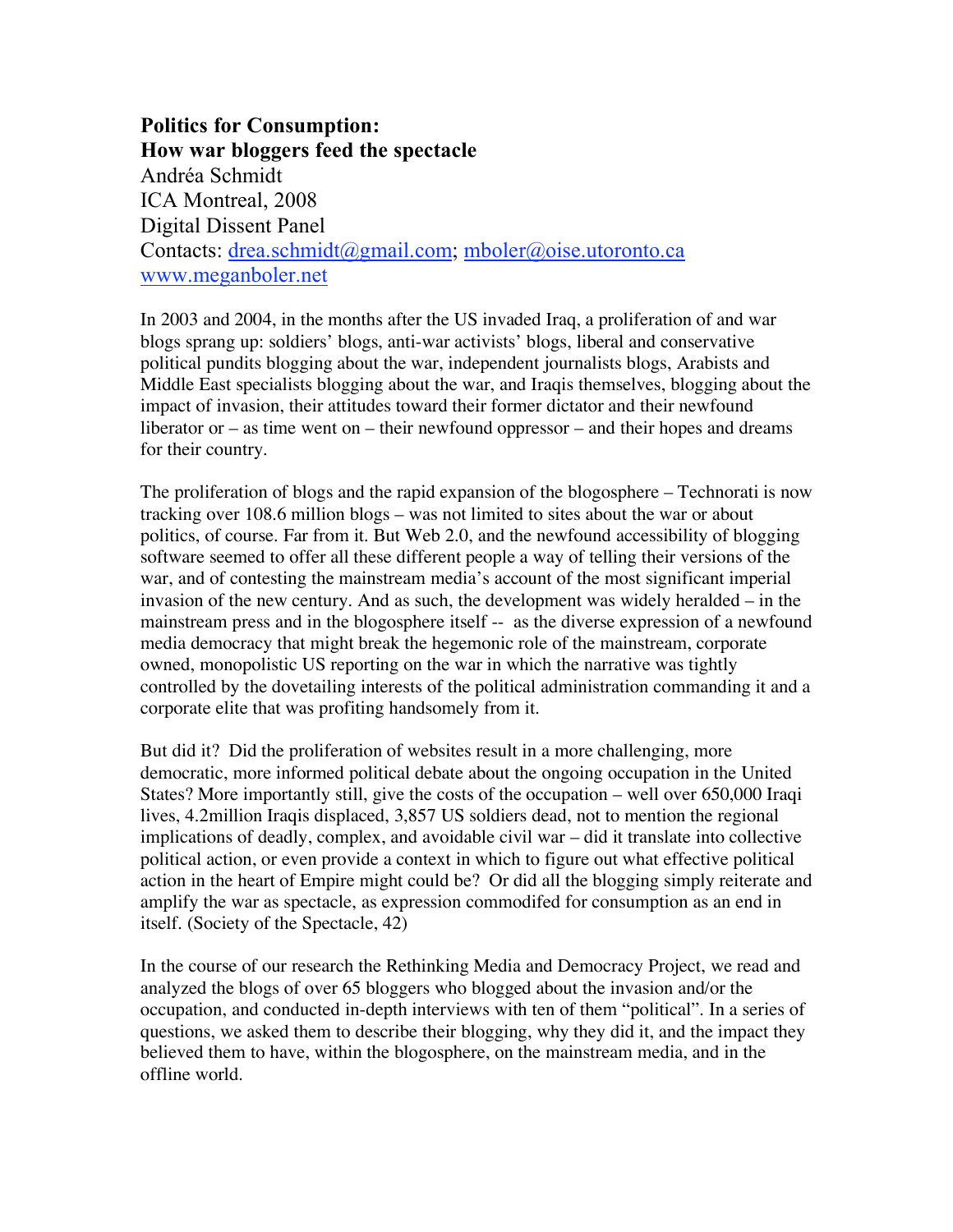Overwhelmingly, whether from the right or the left, from the belly of the imperial beast or the heart of Babylon burning, from inside the military or from the anti-occupation momvent, they told us through their blogs and in conversation, that they were blogging out of dissatisfaction with the mainstream media. They were doing it because the mainstream or corporate media wasn't telling the real story – or the "truth" -- about the war. Many North American bloggers on the right said the mainstream media wasn't telling enough of the positive stories about the US military's work in Baghdad. Many on the Left said the mainstream media wasn't telling us just how awful the occupation was. Iraqis (who held a range of different positions on the occupation and on the former regime, but who generally became more pessimistic as the occupation went on into 2004 and 2005) said they wanted to tell their own story to the public behind their invaders. Some of the more sophisticated academic types told us that perhaps the mainstream media was doing an ok job reporting on stories, but their framing was all wrong, it was contextless, it was superficial, and they were trying to contribute to correcting it.

We found that they often understood their blogging in terms of two very different types of politics, and two different models of democracy. In *Empire*, Hardt and Negri sketch these contrasting types when they glossing Debord's "spectacle" to describe the depoliticization of day-to-day life that it effects in contemporary society:

> In the society of the spectacle, what was once imagined as the public sphere, the open terrain of political exchange and participation, completely evaporates. The spectacle destroys any collective form of sociality – individualizing social actors in their separate automobiles and in front of separate video screens – and at the same time imposes a new mass sociality, a new uniformity of thought and action.

In this society, "Political discourse is an articulated sales pitch, and political participation is reduced to selecting among consumable images." A public sphere in which politics is an activity in which people participate together, exchanging, dialoguing, debating, and creating the best possible way of living together is contrasted with a sphere in which once political communities are atomized, individuals isolated. The very activities that were constitutive of political practise are abstracted from day-to-day practice, commodified and projected for consumption.

The bloggers we read and spoke with often articulated implicit models of democracy that correspond to these two types of politics -- models we might describe in shorthand as town hall democracy and mega-store democracy.

In the mega-store model, democracy is equated with a proliferation of voices, and broad range and diversity of opinions are displayed. In this model, bloggers emphasized the wide range of different choices online, and the unlimited freedom of expression that blogging allowed for as ends in themselves: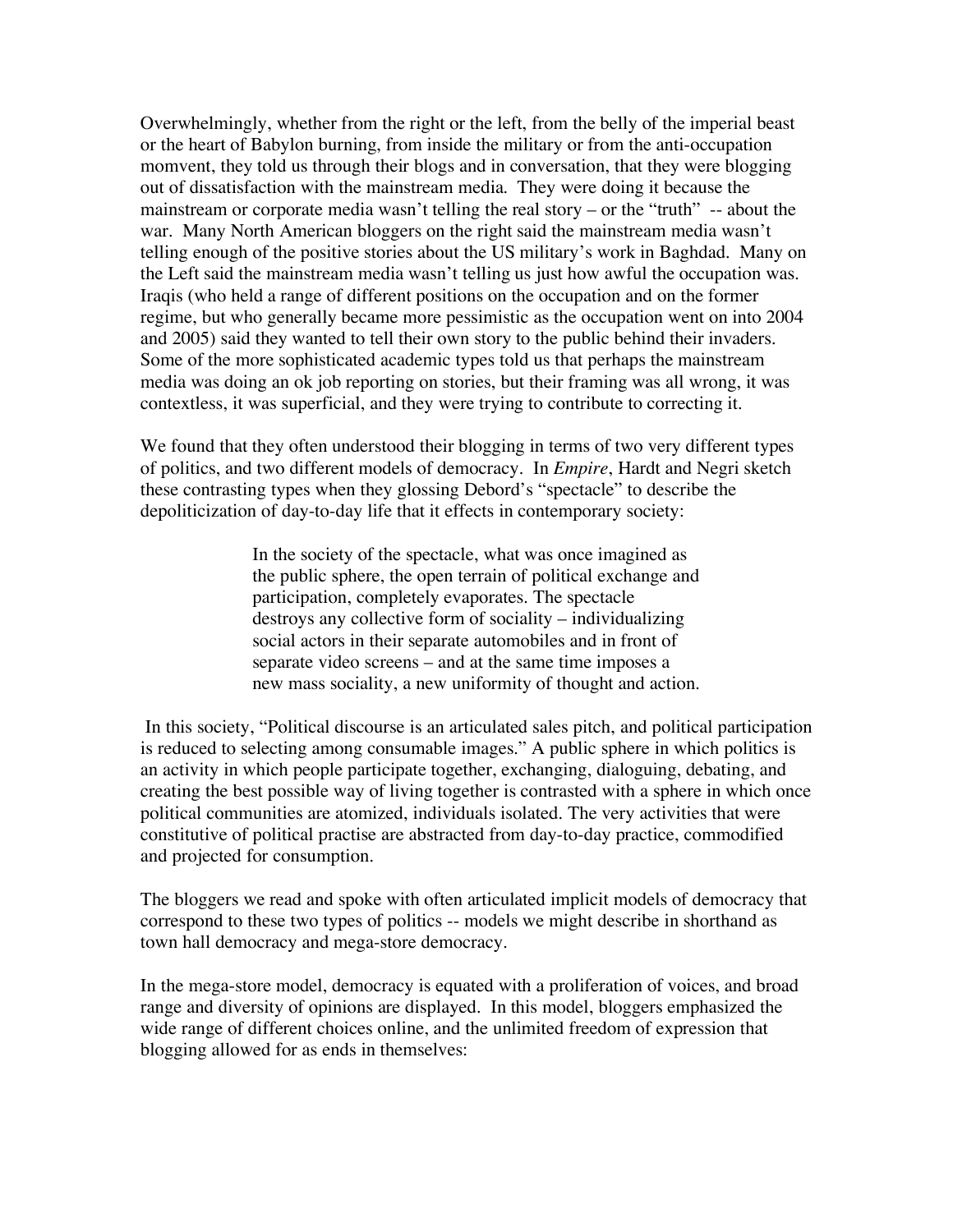"I think the main value is it brings more voices to the table. Like by comparison to corporate media where they pretend that there's maybe two sides to every argument, which is ridiculous." (Dahr Jamail, Iraq Dispatches)

Bloggers, journalists, and casual readers are free to browse and consume and enjoy the one(s) they like. And the end goal is less demanding than earnest political debate. As one blogger described her experience of the blogosphere: "You have a lot of people wagging their tongues and spouting off. It might be totally down a rabbit hole, making no sense at all or be very poorly expressed or be incredibly well expressed but a complete line of BS," said one of our interviewees. "But it's what you get with a democracy. It's messy, it's not always fun, but frankly it is fairly entertaining." There is little here in the way of hope that blog posts will impact either the mainstream media or the offline world – whether by effecting a shift in government policy, or helping to provoke a movement into action. Political practise is abstracted and reduced to (broad)casting political opinion and sentiment out into the ether – opinion that is commodified for consumption as entertainment, or in the case of some of the bloggers we interviewed, for the purposes of professional advancement.

Blogging, and the proliferation of commentary on the web helps to cultivate a sense of remove and of disengagement from the political crises of the day, and even more so from the kinds of organizing, struggle and social movements that might meet those crises – and ironically, this distancing takes place as the technology it relies on transcends the actual geographical distances and boundaries that might, in an earlier era, allowed North Americans to be blissfully unaware of the war going on the other side of the planet. It really does recall Debord's description of the society of the spectacle "which eliminates geographical distance" as it "reproduces distance internally as spectacular separation" (Society of the Spectacle, 167).

Despite the plethora of voices it encourages, the mega-mart model arguably encourages the "echochamber" in the blogosphere—a reiteration of mainstream media reports in blog posts, the majority of which do not contribute many new "facts" or analysis to a conversation – a conversation which anyway is unimportant. Only posting is important. " The "echochamber" effect allows readers to gravitate to blogs that suit their preconceived political views, and filter most other things out. One of the bloggers we interviewed described "the kind of blogging where people are just reinforcing their prejudices and their ideologies and echoing each other, attacking the enemy." By reposting links to mainstream and alternative articles, op-eds, and video clips as well as other blog posts, they reaffirm their own political and social identity, branding themselves, and marshal their diversity (or at least, their vast number) into "a new uniformity."

But many bloggers we interviewed disputed the megagmart model of democracy and instead saw in the blogosphere the emergence of a -- potentially international -- "town hall": a public forum in which judgments and opinions are rigorously debated.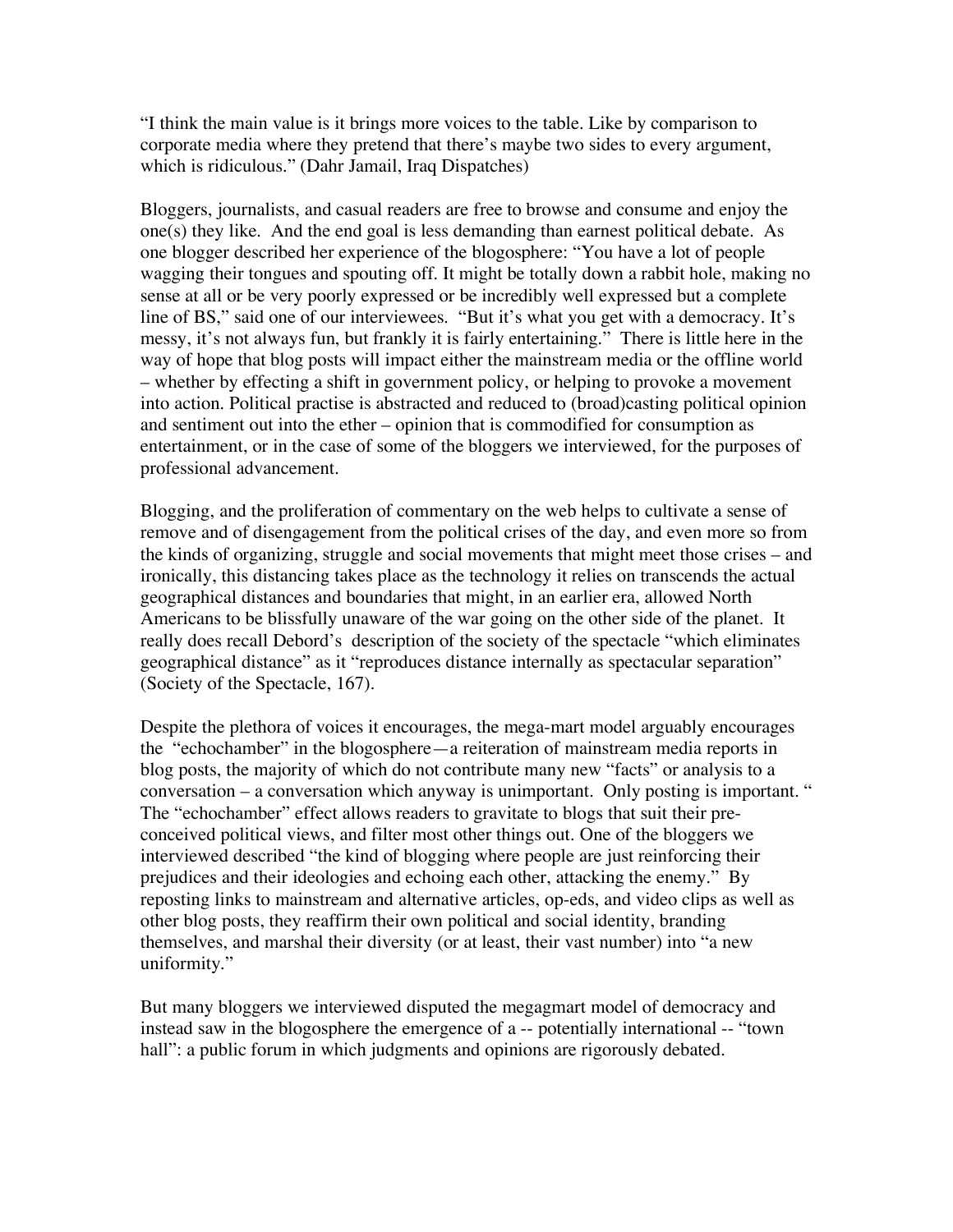These bloggers, scattered across the political spectrum, describe their work as participation in a conversation. As one contributor to a prominent US military blog put it, "When you've got people who take the time to be almost relentlessly informed on issues and then are willing to debate those issues in the public forum, you've got some sort of community. And I think there's a lot of people out there with the same view as mine: I want to look at what I think, and I want to know what other smart people think about that. And I want to take their views about that and use it to shape mine."

And a left wing anti-war, anti-imperialist blogger on the other end of the spectrum – and an editor of ZNet, which many of you will be familiar with -- told us that blogging has changed his awareness of "how one might try to impact a political conversation… It is [an] accumulation of little things, little comments, that come from a consistent perspective and a chance to have an on-going conversation with lots of people."

This model of democracy has little in common with shopping; rather, it involves engaged dialogue, debate, and a collective and sustained search for "truth."

Bloggers who view democracy as a conversation tended to believe that even by "merely" by commenting (albeit in thoughtful and original ways) they can help impact public perception by fact checking and reframing government, corporate, and attendant mainstream media spin. Indeed, in spite of the fact that they cite, repost and link to it almost constantly, bloggers show little deference for traditional mainstream media. As our military blogger put it, the mainstream media "used to be priests on high dispensing their knowledge to the unwashed masses." But now "we fact check the crap out of them. And if they're lying, it's going to come out." Mainstream media, in the words of another blogger, are "watching their back a little more because they know they're going to get caught out if they do anything egregious."

Still, the question remains: so what? Is fact-checking, debating and reframing enough? Who reads? Who hears? And then, most importantly, who cares and does anything? Does online debate, no matter how earnest and how engaged, really translate into what Hardt and Negri term the "constituent activity" proper to militant activity (and what I think Debord refered to as "practical thought"}? For those of us who were part of the anti-war movement that has fizzled since the invasion of Iraq, and especially for those of us who were media activists, bloggers, or independent journalists – at the same time as Web 2.0 exploded and war blogs proliferated – it's a bruising, humbling and still perplexing question. As the war drums roll again, this time with contested claims about Iranian intervention in Iraq, will the robust blogosophere "fact-check the crap out" out of Bush administration claims about Iranian weapons supplies, and about its relationships to the insurgencies in Iraq, the regime in Syria, Hezbollah in Lebanon, Islamist and Arab movements around the world? And even if it does, will this democratic online media production mobilize enough public protest in the United States and around the world not only to be heard (or to project a large enough spectacle to convince people it is worth consuming) but to effect a shift in foreign policy…this time?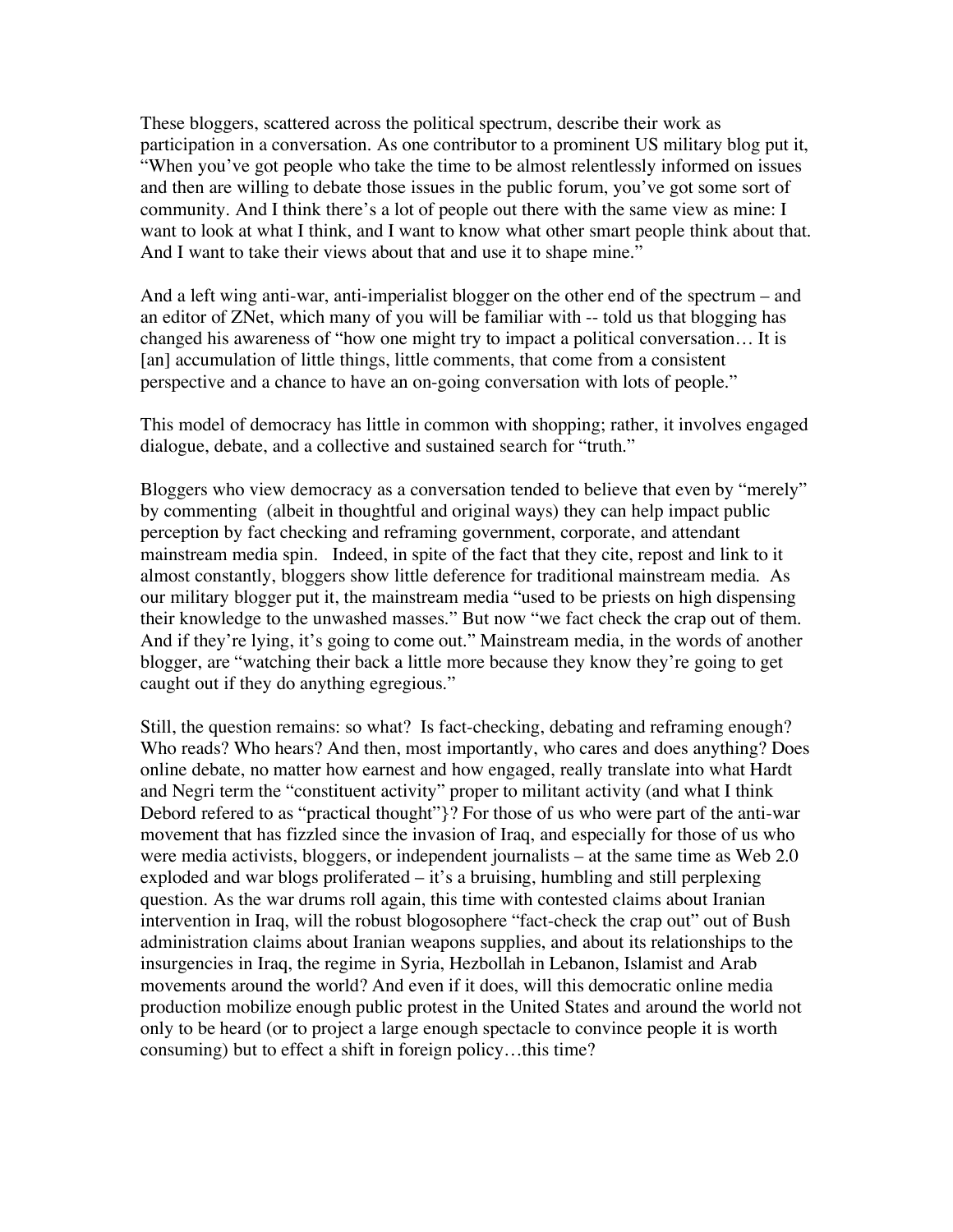Much has been made of the fear that online activism is supplanting offline political action. Yet our research suggests that bloggers who view media democracy on the town hall model are also likely to be engaged in offline political activism. Our survey of 157 bloggers and independent viral video producers shows that online activity may even be helping to increase offline political engagement. (Survey results indicated that that 52% of those surveyed agree that, "My online political activity has caused me to take action in my local community (e.g., protest, boycott, etc.)." Since becoming active online, 29.3% of those we surveyed say they are "more active in 'offline' political activities," and 63.1% "spend about the same amount of time in 'offline' political activities." 59.5% say that, "My online participation in political forums has led me to join at least one political gathering or protest.") So I am not arguing that online activity is siphoning individuals out of corporeal activism and organizing.

Moreover, several of the bloggers we spoke with were very clear that they viewed blogging as part of a process of mobilizing political activity and opposition offline. As one blogger on a far-left site put it, "I try not to view myself or my blog as part of the blogosphere per se but as reaching out to PEOPLE. […] I'm attempting to influence people – I'm not just attempting to influence them when they're online, I'm attempting to influence them for their entire lives."

But the question is, can you do this by posting to your blog? Most seem to assume (or simply to hope) that by or putting "the facts" or "the truth" out there, or by arriving at it in the course of online discussion or collaborative fact-checking, that they will mobilize their audience to some kind [oppositional/protest] of action.

We recently encountered the correlate of this belief when we went to see Brian De Palma's new film Redacted, based on the rape and murder of a fourteen year-old Iraqi girl and her family by US soldiers in Haditha in 2006. DePalma constructed the film to appear to be cut together from fragments of online and independent media sources: a French indy doc about a checkpoint, soldiers' emails home, a video made by one of the soldiers, blog posts from military wives and anti-war activists. In the question and answer period after the screening, DePalma said he made it out of the conviction that the mainstream media is not showing the US public about the war in Iraq, because if Americans saw what was really going on they would be out in the streets protesting in the millions. But his own method highlights an obvious problem with that assumption. He claimed that he gathered all the research for the film online, which suggests that it is as just as available to a great majority of other US Americans as it is to him. The reality is that people DO read plenty of stories and see plenty of images that describe life in occupied Iraq in agonizing detail. But so what? Do they get angry? Does it seem unjust to them? And if so, do they mobilize, organize, for the kind of struggle that can force a government to back down, to withdraw troops, to stop torturing, or contracting to private militias, or rewriting oil laws to privatize the occupied country's resources? In most cases, obviously, people don't.

Now I am not arguing that what is posted and circulated in the blogosphere never makes any difference, particularly to the mainstream media. It does. In my experience,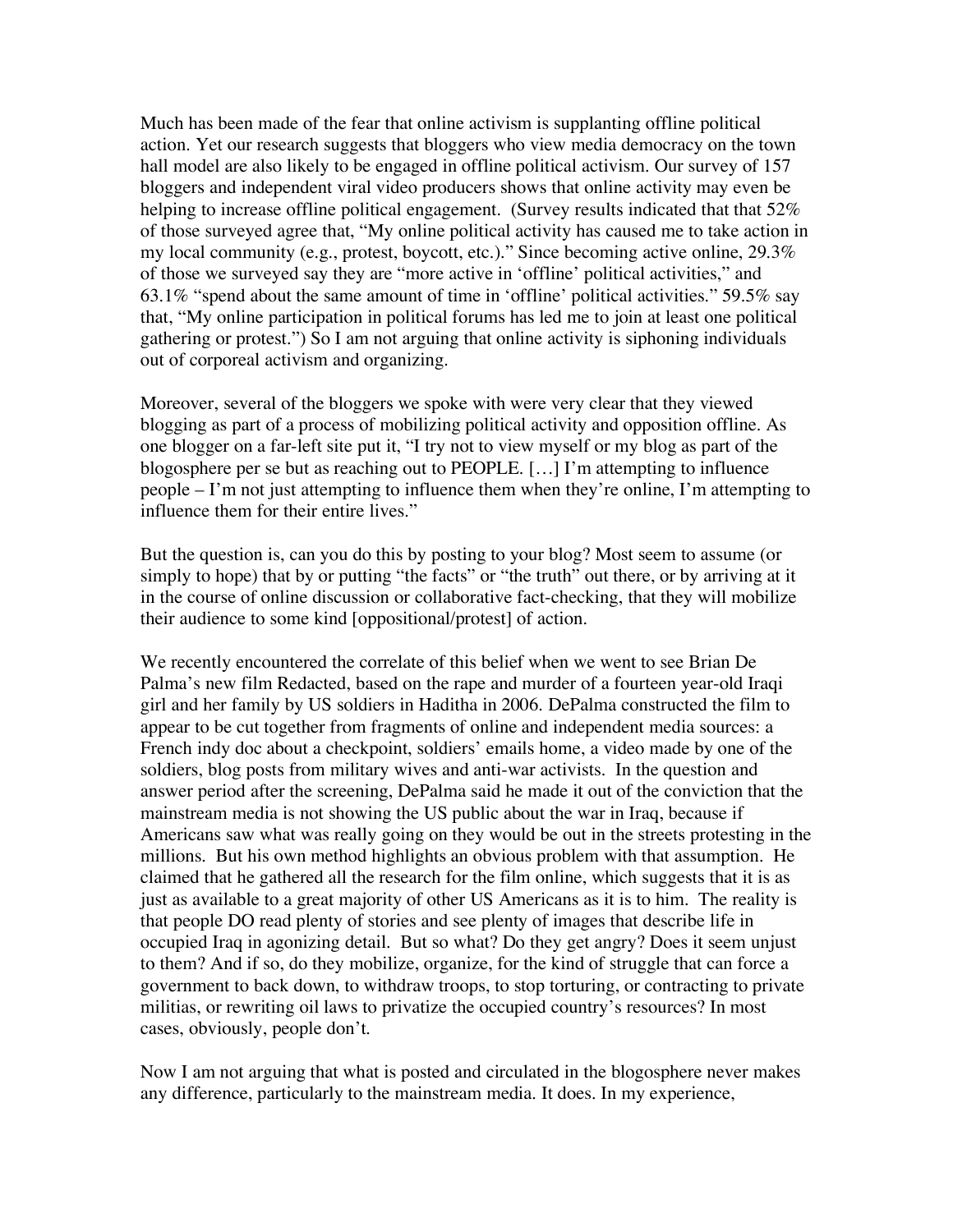journalists do watch and read blogs, carefully selected, to figure out who the experts are, what expert opinion is saying, to figure out what the "people on the ground" are saying, to search for guests and novelty, sometimes for context and depth. And sometimes a wellresearched blog report can cause a splash – and some discomfort within the US administration or the military.

For example, bloggers' attention to reports that the US military had used illegal phosphorus weapons during the November 2004 siege of Fallujah, and on-the-ground reporting by blogger/journalist Dahr Jamail of Iraq Dispatches, pushed the story to prominence in the UK Independent. The reports forced the Pentagon to admit that white phosphorus had in fact been used in Fallujah. "All the information came from bloggers, came from people doing thins like finding government documents, finding instances where soldiers admitted in filed manuals that they used it and what it looked like, and that the call sign was Whiskey P," said a blogger who helped investigate the story.

Zeyad of Healing Iraq blogged about the fact that his cousin and cousin's friend had been forced to dive into a river in Samarra at gunpoint by US soldiers. The friend drowned to death. Zeyad's posts were noticed by New York Times journalists, who investigated the story. Ultimately the attention to case forced the military to investigate. "I don't really remember how the investigation ended," Zeyad told me, "but I think that two of them were imprisoned for six months, and the other two were reprimanded or something like that."

But often this doesn't happen, and even when it does, the ramifications are minimal – the kind of minor admissions and negligible administrative punishments and regulations that are all a government needs to do to save face, in the absence of an powerful, militant social movement. A blogger we interviewed made this point in a post title "What makes a scandal scandalous", posted on May 7, 2004, about a week and a half after the first photos of the US soldiers torturing detainees at Abu Ghraib prison were released:

Journalists sometimes believe that if some explosive piece of information were to reach the public, that something would happen. Or that if it were to reach the media, they'd break the story and something would happen. But there's plenty of explosive information reaching the media all the time. They don't bother to pick it up and often when they do, there's no reaction from the public.

I suppose if I understood scandals better, I'd set about trying to make scandals out of the many scandalous events that go on constantly.

In the deluge of information and image circulating, how to create a scandal? This is a question that many online media producers and journalists struggle with, whatever their political tendencies. On a day to day basis, like bloggers most of us operate on faith – hoping, believing in spite of all evidence, that we are contributing something worthwhile to the deluge of media and communication that will move people to greater political awareness, understanding and action, both online and off. But my growing sense is that